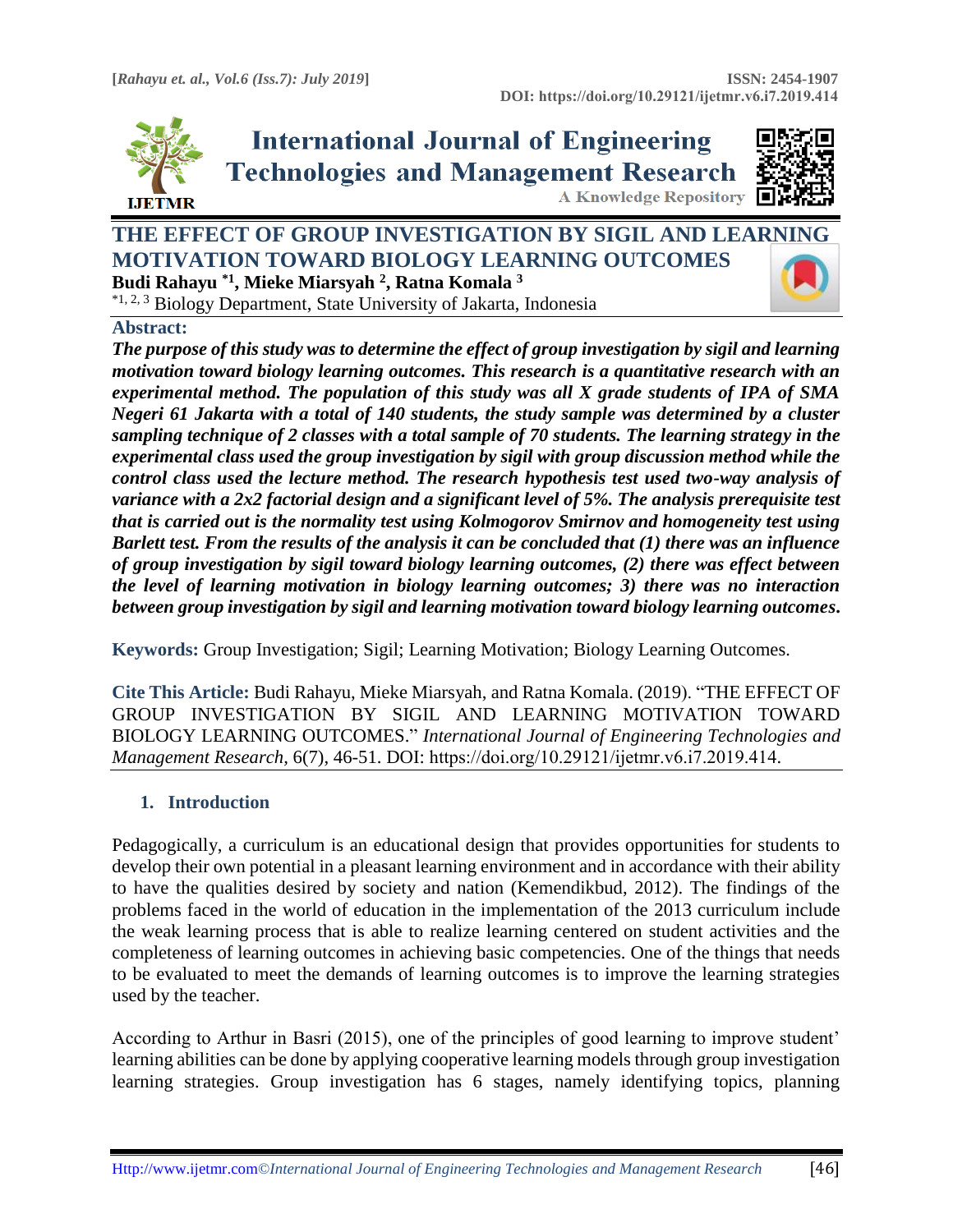assignments, carrying out investigations, preparing final reports, presenting reports and evaluating results (Slavin, 2009).

These stages of group investigation will be maximized when the teacher uses the group discussion method. Students actively seek information from various sources then synthesize information contributed by each group member. Students can increase their involvement in learning by becoming a learning resource for other friends, the teacher acts as a facilitator as the discussion progresses. These activities can also be supported by improving the standard of the learning process by increasing the use of technology.

One way to use technology to improve learning process' standard is that teachers try to use sigil software. Sigil is an open source software that will facilitate accessing subject matter to electronic components including computer, laptops and even mobile phones. Looking at the current conditions, most students already have handphone, so if the teacher can make material that can be accessed on a handphone, students are expected to be able to study anytime and anywhere. When students become more intense reading subject matter using mobile phones and creating a more interactive learning process between students by responding to content on the sigil, it is expected that learning outcomes will improve.

According to Wahab (2015) students' learning outcomes are influenced by internal and external factors. Learning motivation is an internal factor because it originates from the individual. Motivational theory according to Robbins (2012) "motivation is the processes that account for individual's intensity, direction, and persistence of effort toward attaining a goal." In the learning process learning motivation is seen when students try to complete the task given by the teacher to the maximum of their abilities so learning objectives are achieved.

Biology is a subject that must be helped by visualization, so that things become easier to understand. Software sigil can facilitate the visualization process because animation can be inputted. Based on the existing references, no research has been conducted on the effect group investigation by sigil and learning motivation toward biology learning outcomes, it is necessary to conduct research with the title of the effect of group investigation by sigil and learning motivation toward biology learning outcomes.

## **2. Materials and Methods**

This research is a type of quantitative research with experimental research design. The independent variable in this study were the learning strategies and learning motivation, while the dependent variable is the biology learning outcomes. The research design used in this study was a 2x2 factorial design. The population in this study was students of class X IPA in SMA Negeri 61 Jakarta. Class sampling was done by using cluster sampling technique from class X IPA as many as 4 classes. There are 2 data collection techniques used in this study, namely (1) the formative test to determine the ability of the biology learning outcomes, and (2) the questionnaire about learning motivation.

The data analysis technique in this study used a two-way variance analysis. Prior to the analysis, a preliminary analysis of variance analysis was carried out, namely the normality test and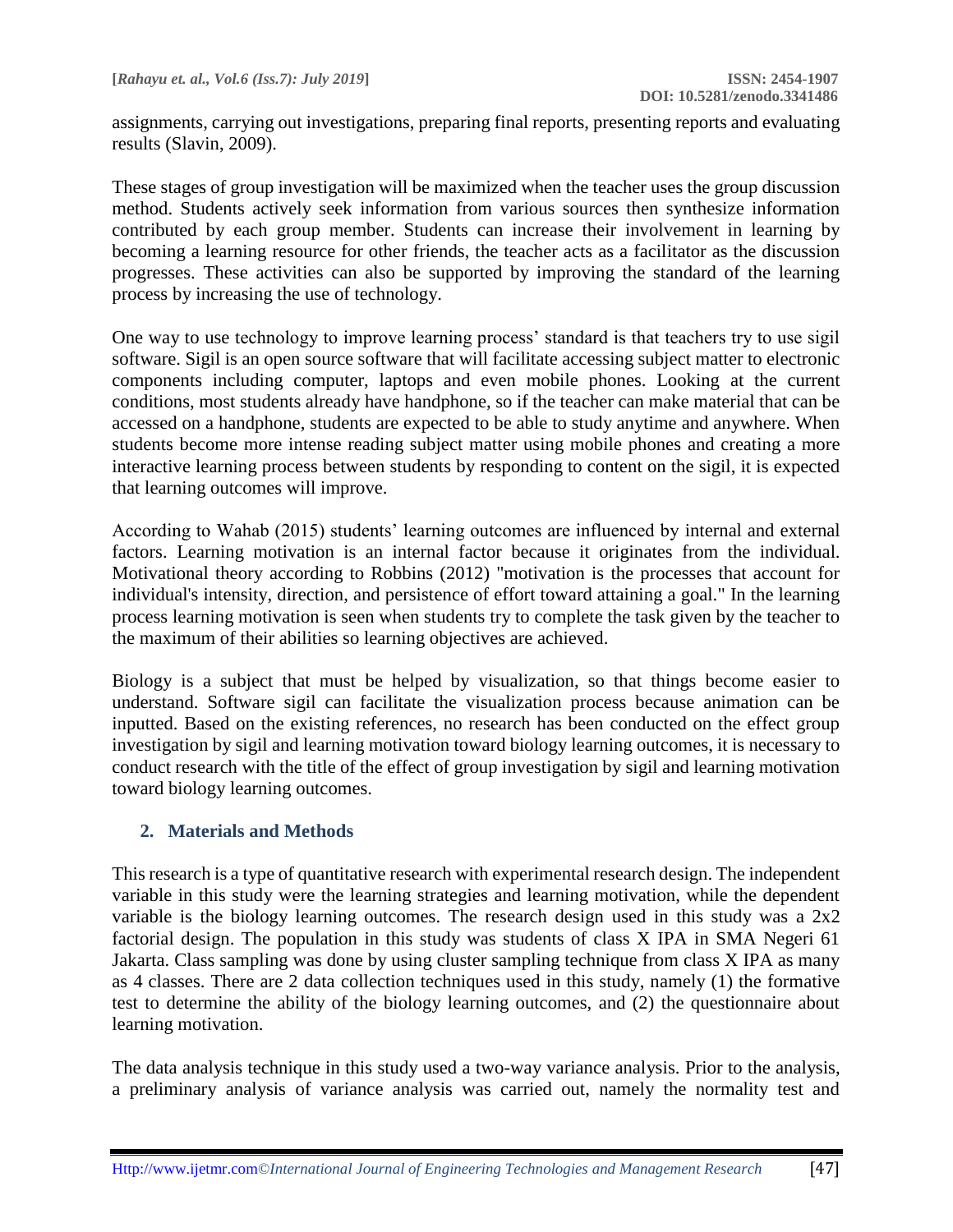homogeneity test. The data of normality test aims to determine whether the data obtained from the research results are normally distributed or not. The normality test in this study used the Kolmogorov Smirnov test with a significance level of 5%. Homogeneity test is used to determine whether the variances of a number of populations are the same or not. The method used for homogeneity test is the Bartlett method with a significance of 5%.

#### **3. Results and Discussions**

The results of the comparison of the biology learning outcomes scores in the experimental and control class, are presented in table 1.

| <b>Class</b>              | n | $\overline{x}$ |    | Table 1. Comparison of biology learning outcomes<br>$Mo \mid Me \mid Min \mid Max$ |    |    |      |       |
|---------------------------|---|----------------|----|------------------------------------------------------------------------------------|----|----|------|-------|
| Experimental   70   78.97 |   |                | 75 | 78                                                                                 | 60 | 95 | 8.28 | 68.65 |
| Control                   |   | 77.54          | 78 | 78                                                                                 | 55 | 90 | 6.84 | 46.81 |

Table 1: Comparison of biology learning outcomes

Based on table 1. it is known that the group investigation by sigil using group discussion obtained a total score of 78,97 and in the lecture method obtained a total score of 77,54, so it can be concluded that the group discussion was better than the lecture method.

|                     | d <b>k</b> | JK      | <b>RJK</b> | <b>F</b> count |        | <b>Ftabel</b> |      |
|---------------------|------------|---------|------------|----------------|--------|---------------|------|
|                     |            |         |            |                |        | 0.05          | 0.01 |
| Corrected           | 3          | 3860.36 | 1286.79    | 32.76          | $**$   | 3.98          | 7.01 |
| Intern group        | 72         | 2828.00 | 39.28      |                |        | 3.98          | 7.01 |
| Method              |            | 162.12  | 162.12     | 4.13           | $\ast$ | 3.98          | 7.01 |
| Motivation          |            | 3682.12 | 3682.12    | 93.75          | ***    |               |      |
| Method x Motivation |            | 16.12   | 16.12      | 0.41           |        |               |      |
| Total               | 75         | 6150.53 |            |                |        |               |      |

Table 2: The results of the two-way variant analysis test

 $* =$  significance

 $**$  = very significance

Based on the results of Table 1, it can be stated that the average biology learning outcomes of students in the experimental class which was given treatment group investigation by sigil using group discussion method is higher than the average biology learning outcomes taught using the lecture method. This is allegedly because the group discussion method as the implementation of cooperative learning makes learning activities centered on student activities. Students have a wide opportunity to improve mastery of a biological concept, one way of interacting with fellow students both in groups and between groups.

Based on the results of table 2, for the source of the learning method variance, the calculated Frount = 30.48 is greater than Ftable 3.98 (30.48  $>$  3.98) then H0 is rejected. This shows that there is a significant difference in the average of the learning method factors towards the biology learning outcomes.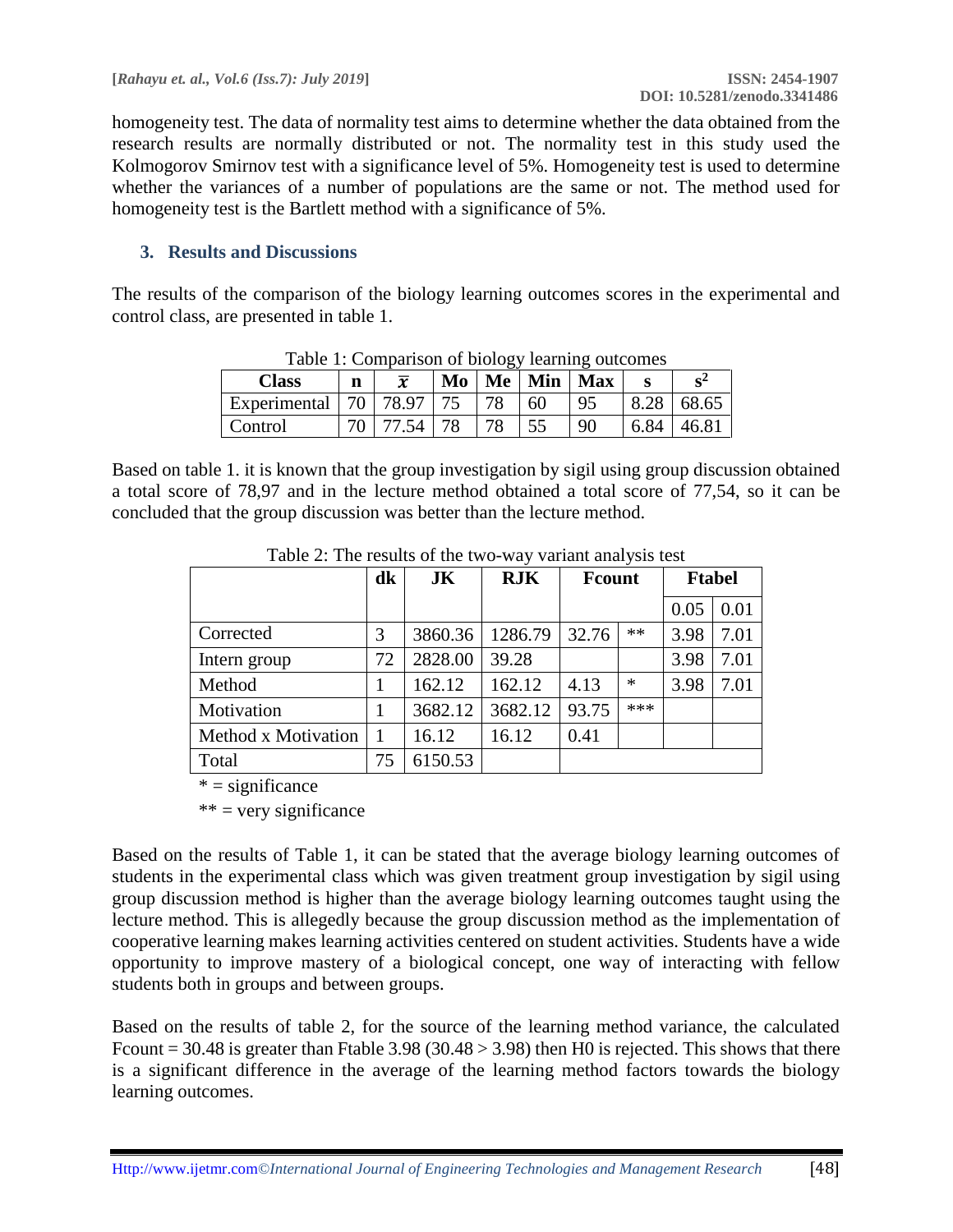This fact is in line with the theory presented by Slavin (2009) that the investigative learning strategy of group discussion methods will help create an atmosphere of positive interdependence, where one student and another student are interdependent to achieve group success. This is reinforced by cognitive learning theory according to Jean Piaget in Karwono (2017) who supports the method of group discussion and states that learning is an activity process that involves mental activities that occur in humans as a result of the process of active interaction with the environment to obtain a change in form knowledge, understanding, behavior, and attitude.

In the method of group discussion there is a learning process of knowing a science, imbibing the knowledge to others so that they come to understand, training themselves to convey words politely and understandable to others and the process of appreciating different opinions. These processes are actually also applications in implementing the four pillars of learning according to UNESCO in Sukmadinata (2005), namely learning to know, learning to do, learning to live together and learning to be.

The high level of biology learning outcomes of students after participating in group investigation is also thought to be influenced by sigil-based learning. Through sigil students learning materials become programmed meaning when students conduct facilitated student investigations through sigils that already exist on each students' handphone, which students can learn anytime and anywhere.

Based on the results of table 2, it shows that the Fcount value of 88.81 is greater than Ftable of  $3.98$  (88.81 > 3.98), then H0 is rejected. This shows that there is a significant difference in the average of learning motivation factors towards biology learning outcomes. It can be said that the average score of biology learning outcomes between groups of students who have strong learning motivation is higher than students who have weak learning motivation. In addition, because they want to be the best, they aim at their ability to provide the best for the group. This fact is in accordance with the motivation theory according to Robbins (2013), namely motivation will produce intensity, direction and perseverance to achieve goals. Through strong learning motivation, students direct themselves to positive activities, and become more diligent in solving a problem to achieve the targeted goals.

Another thing that can be attributed so that strong learning motivation has a higher score on biology learning outcomes because students with strong learning motivation seem more enthusiastic to take initiative, be active and have confidence in the learning process in their respective groups. In line with the theory presented by Thelen in Cahyo (2013) regarding the strategy of group investigation that the teacher has the role of giving clear instructions, providing guidance as needed, preparing the facilities needed, students will be encouraged to improve the learning process. Supported by the opinion of Mc.Donald in Sardiman (2014) that motivation does arise from within humans, but its emergence is driven by the presence of other elements, such as the delivery of instructions and the right learning goals.

The use of sigil-based strategies also turned out to be able to influence student motivation, because sigil can be flexibly used in mobile phones so the possibility of students with strong learning motivation has higher perseverance to read the material presented in the sigil compared to students who are weakly motivated. In line with the psychoanalytic theory that examines about motivation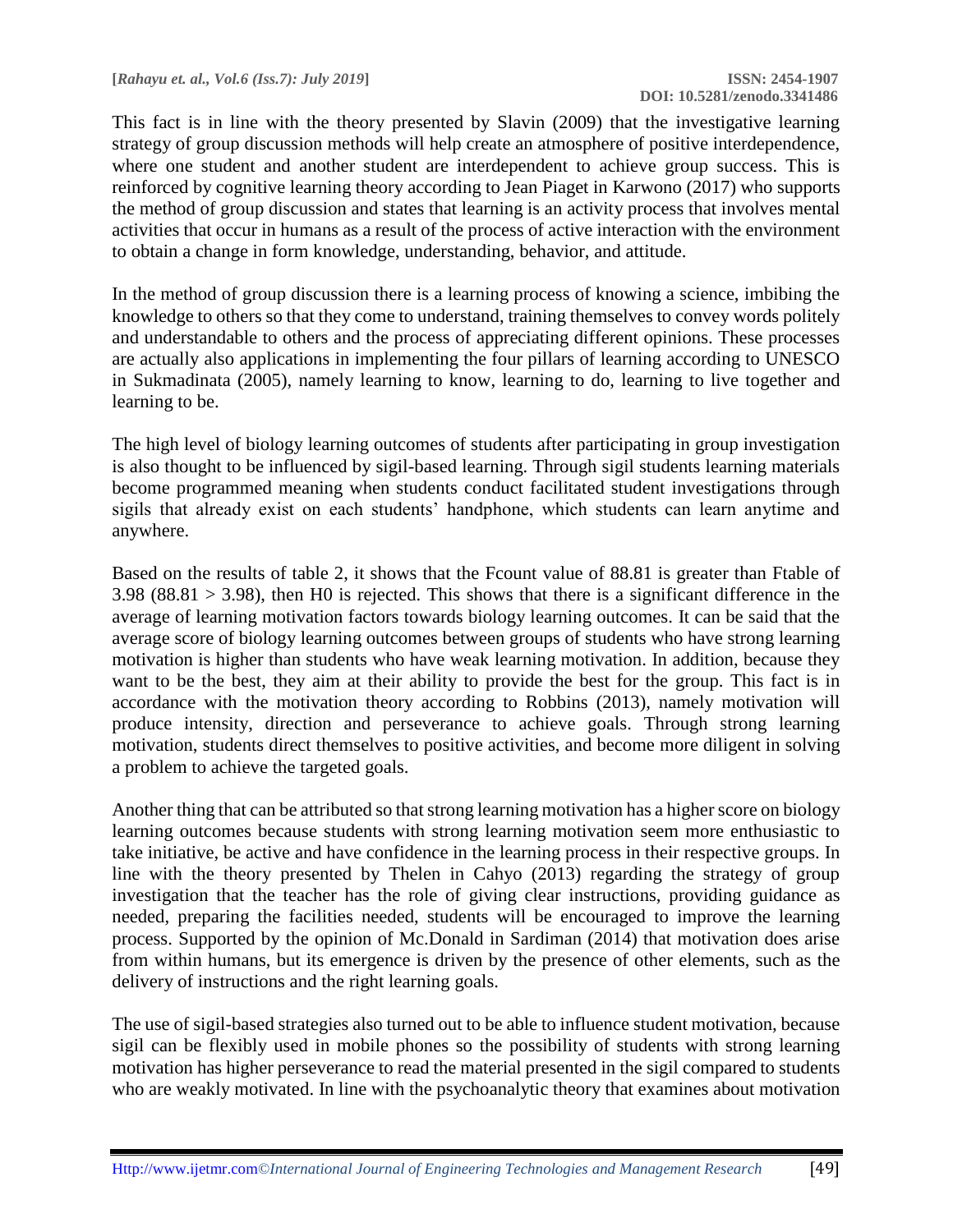according to Freud in Dimyati (2006) which suggests the characteristics of a person who is strongly motivated, including diligently facing the task, and likes to find and solve problems problems. Strengthened by motivation theory according to Robbins (2013) that motivation produces perseverance.

Based on the results of table 2, it is known that there is no interaction of group investigation learning strategies by sigil in group discussion and lecture methods and the level of learning motivation towards biology learning outcomes. This is allegedly because the desire to learn and compete in students is quite good, so there is no interaction between motivation and the strategy used. Other expectations students have tended to be more proficient in the adoption of digital technology for the learning process so that there is no interaction between the strategy and motivation to learn. This result is not in line with the results of research conducted by Purba (2017) who reported that there was a significant effect between motivation and biology learning outcomes in the learning process that utilizes technology

### **4. Conclusions and Recommendations**

Based on the results of the data analysis and discussion it was concluded that there is an influence of group investigation by sigil toward biology learning outcomes. There is an influence on the level of learning motivation towards biology learning outcomes. There is no interaction between group investigation by sigil and learning motivation towards biology learning outcomes.

The recommendation of this study is the development of sigil use in learning strategies is still limited, so it needs to be followed up with research on the research and development of sigil in integration into e-learning based learning strategies to improve learning outcomes.

#### **Acknowledgements**

The researcher presents her sincere appreciation goes to Dr. Mieke Miarsyah, M.Si, Dr. Ratna Komala, M.Si, Prof. Dr. I Made Putrawan, Dr. Rusdi, M.Biomed, and Dr. Diana Vivanti, M.Si. for supervision, advice, guidance from the very early stage of this research as well as giving me extraordinary experiences throughout the past few years and correction until the completion of this thesis.

Finally, I would like to thank everybody who was important to the successful realization of this undergraduate thesis. This undergraduate thesis is far from perfect, but it is expected that it will be useful not only for the researcher, but also for the readers. For this reason, constructive thoughtfull suggestion and critics are welcomed.

## **5. Appendices**

Appendix Learning Motivation Measurement Instrument Dimension of learning motivation instruments according motivation theory by Robbins (2013)